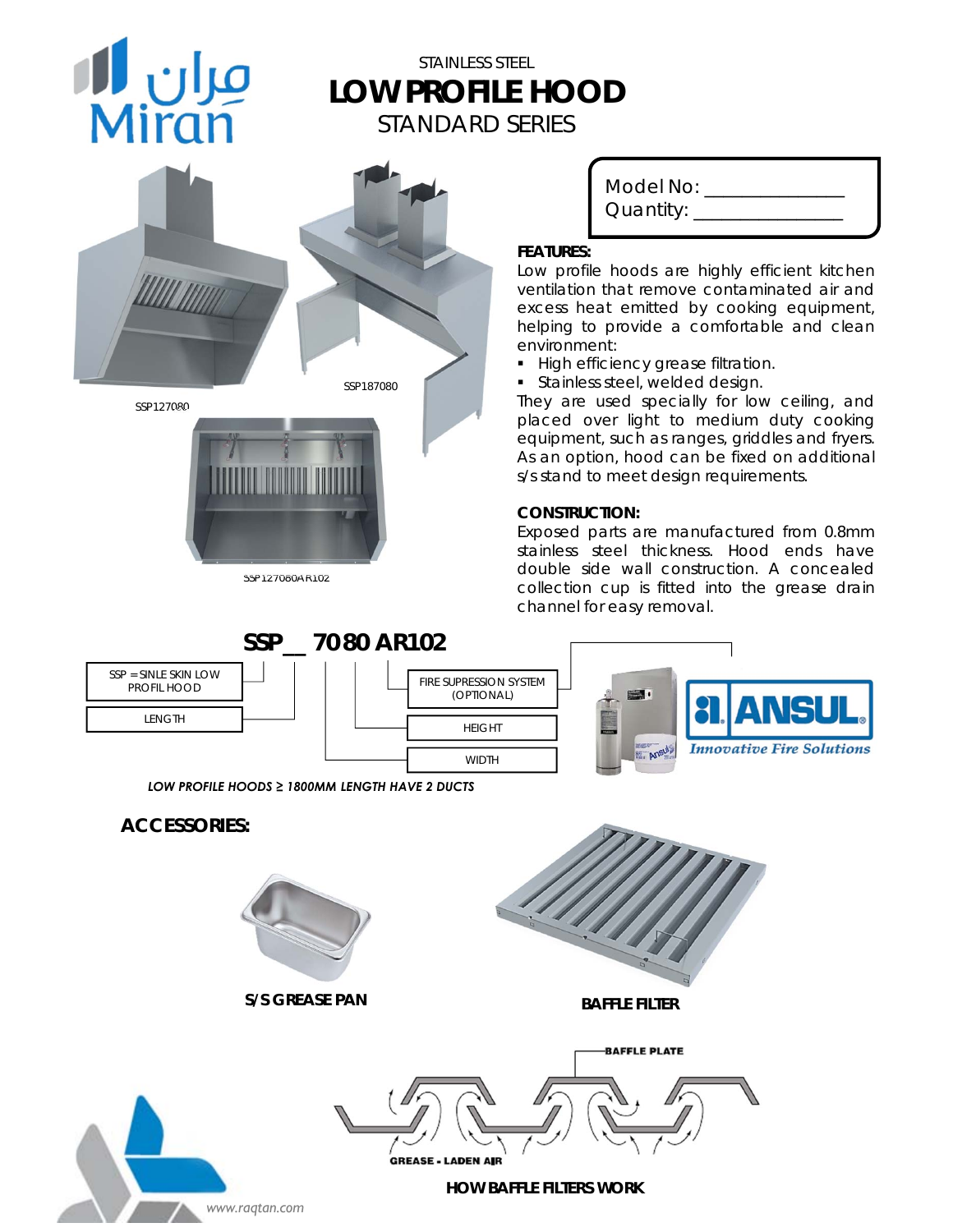

STAINLESS STEEL **LOW PROFILE HOOD**  STANDARD SERIES



### **MATERIALS**:

|                | <b>PARTS</b>                       |
|----------------|------------------------------------|
| 1              | FIRE SUPPRESSION SYSTEM (OPTIONAL) |
| $\overline{2}$ | <b>BODY CONSTRUCTION</b>           |
| 3              | <b>FOUIPMENT NOZZLE</b>            |
| 4              | PLENUM NO77LE                      |
| 5              | DUCT NO77LE                        |
| 6              | <b>EXHAUST DUCT</b>                |
| 7              | <b>FUSIBLE LINK</b>                |
| 8              | REMOVABLE GREASE CAN               |
| 9              | <b>BAFFLE FILTERS</b>              |